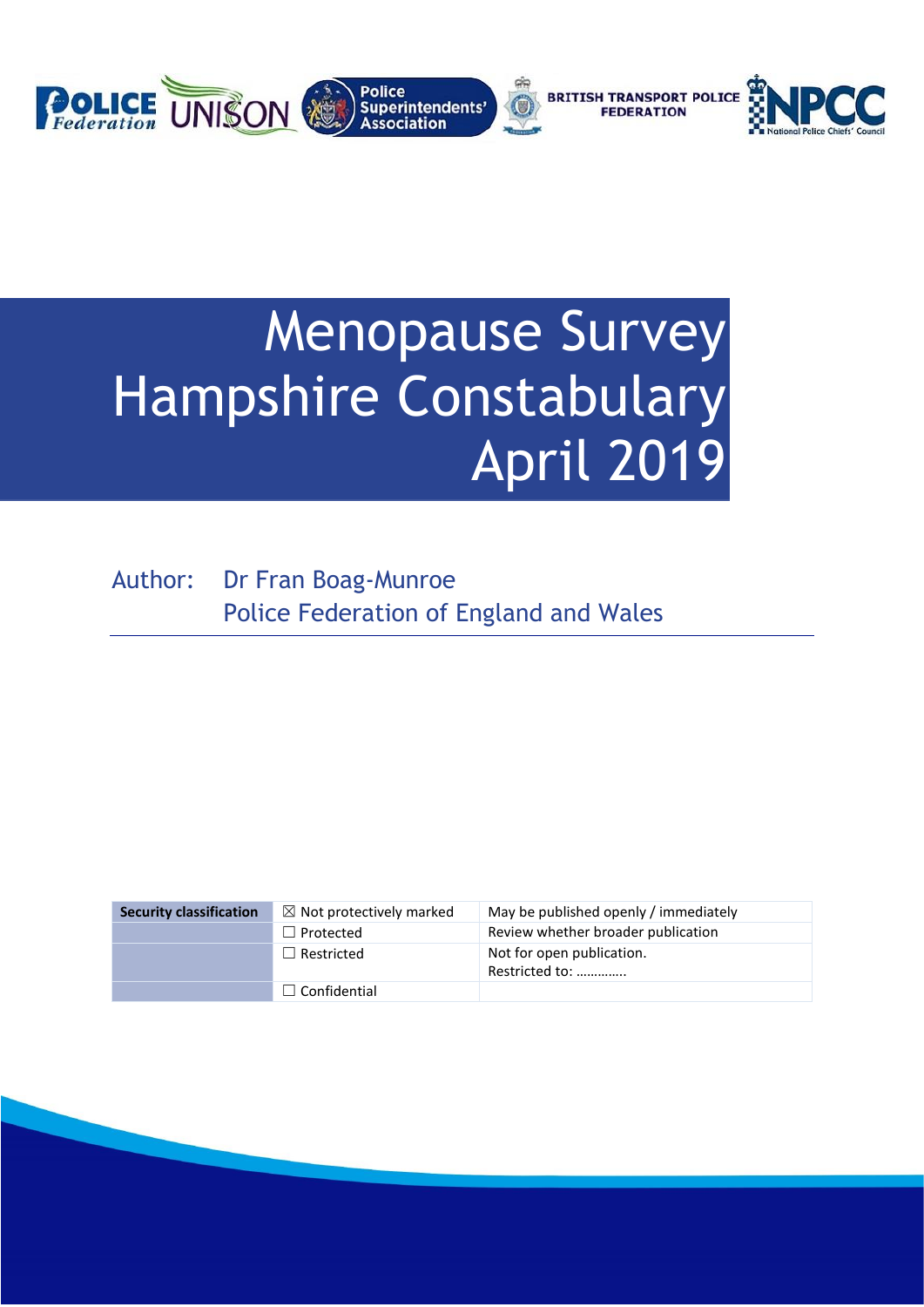### **Contents**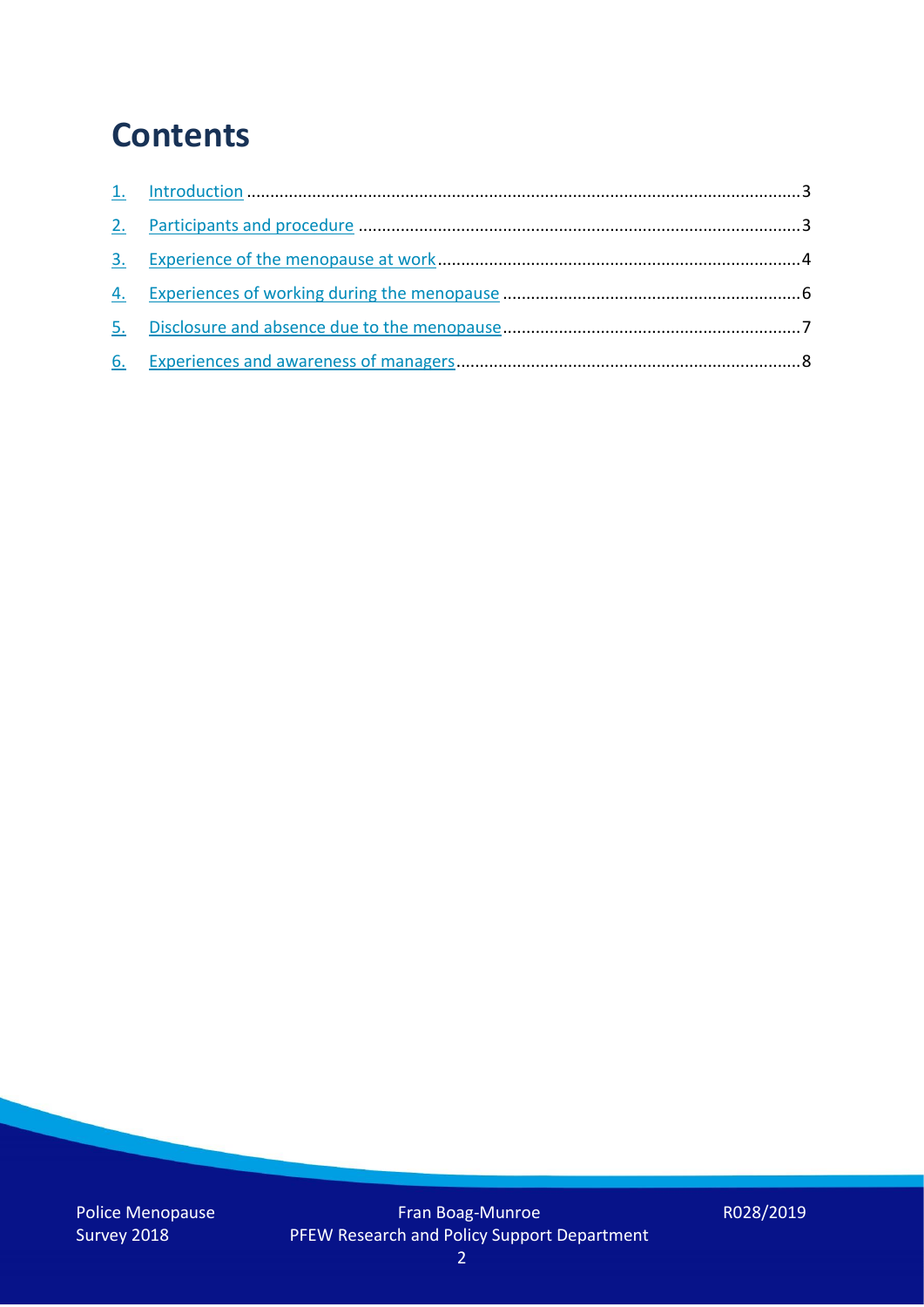### **1. Introduction**

The Menopause Survey 2018 was the first of its kind to examine the experiences and awareness of the menopause amongst police officers and police staff at a national level in England and Wales. In particular, it looked at the experiences of individuals who have either gone through or are going through the menopause and the experiences, as well as awareness of managers and supervisors in terms of supporting individuals who are going through the menopause.

This report provides an overview of some of the key findings from the survey for Hampshire Constabulary.

### **2. Participants and procedure**

Overall 488 responses were received from respondents in Hampshire Constabulary. 46% of responses were from police officers and 52% were from police staff. 305 respondents completed questions about their experiences of the menopause at work. 165 respondents answered questions relevant to line managers and supervisors (there was an overlap of 78 respondents who completed both sets of questions. A further 96 responses were received from other respondents within Hampshire Constabulary (i.e. respondents without personal experience of the menopause or managerial responsibilities. Due to the smaller number of respondents within this latter group, these responses have not been reported below, however they have been included within the national statistics.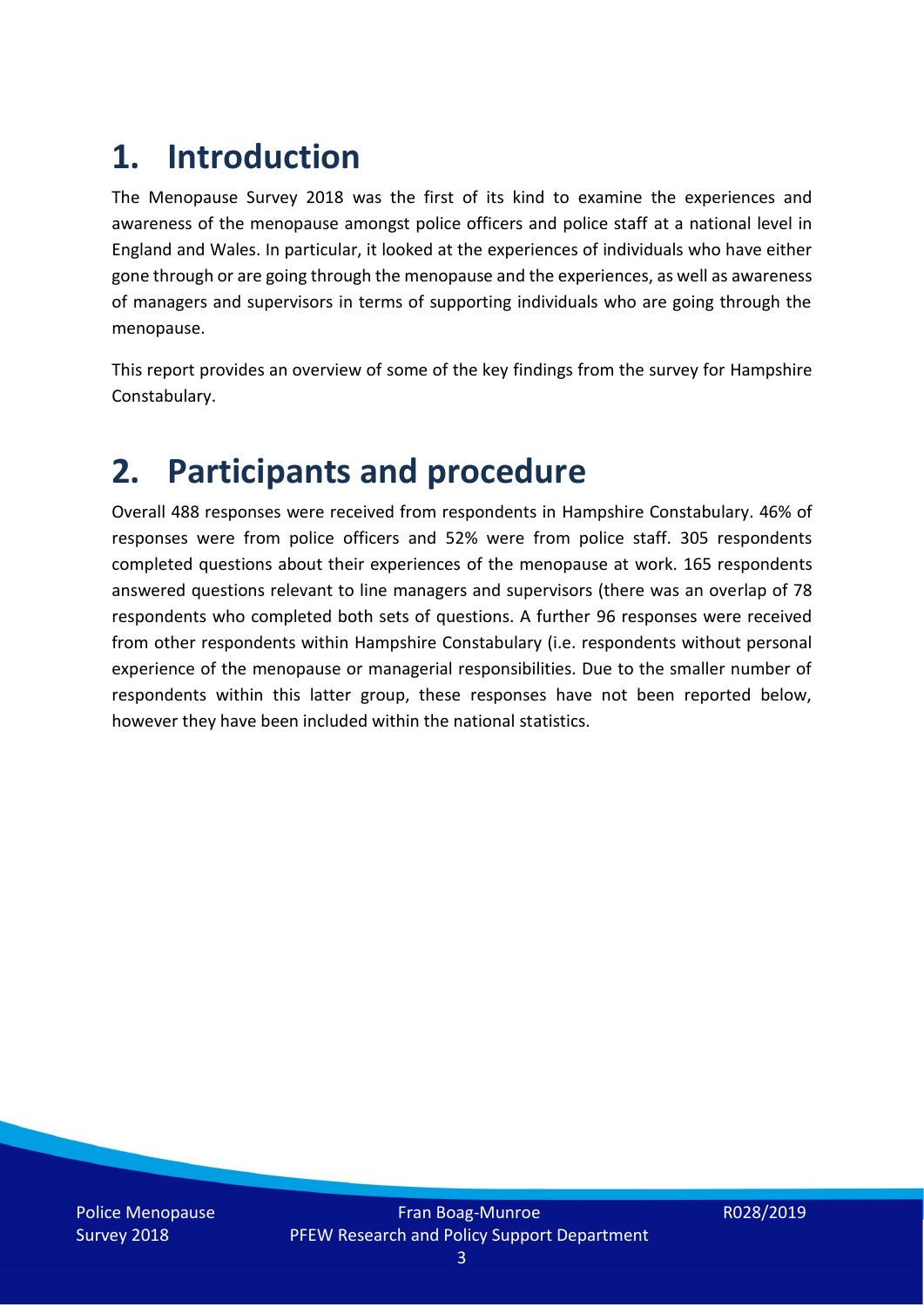### **3. Experience of the menopause at work**

73% of respondents in Hampshire Constabulary said that symptoms of the menopause were either moderately or extremely problematic. This is lower than the national average, where 76% of respondents reported that symptoms of the menopause were moderately or extremely problematic.



Respondents were asked about the aspects of their working environment that made coping with symptoms of the menopause moderately or extremely difficult. The proportion of respondents in Hampshire Constabulary who reported that these aspects of their working environment made coping moderately or extremely difficult are presented in Table 1 below, along with the corresponding proportions for the country as a whole.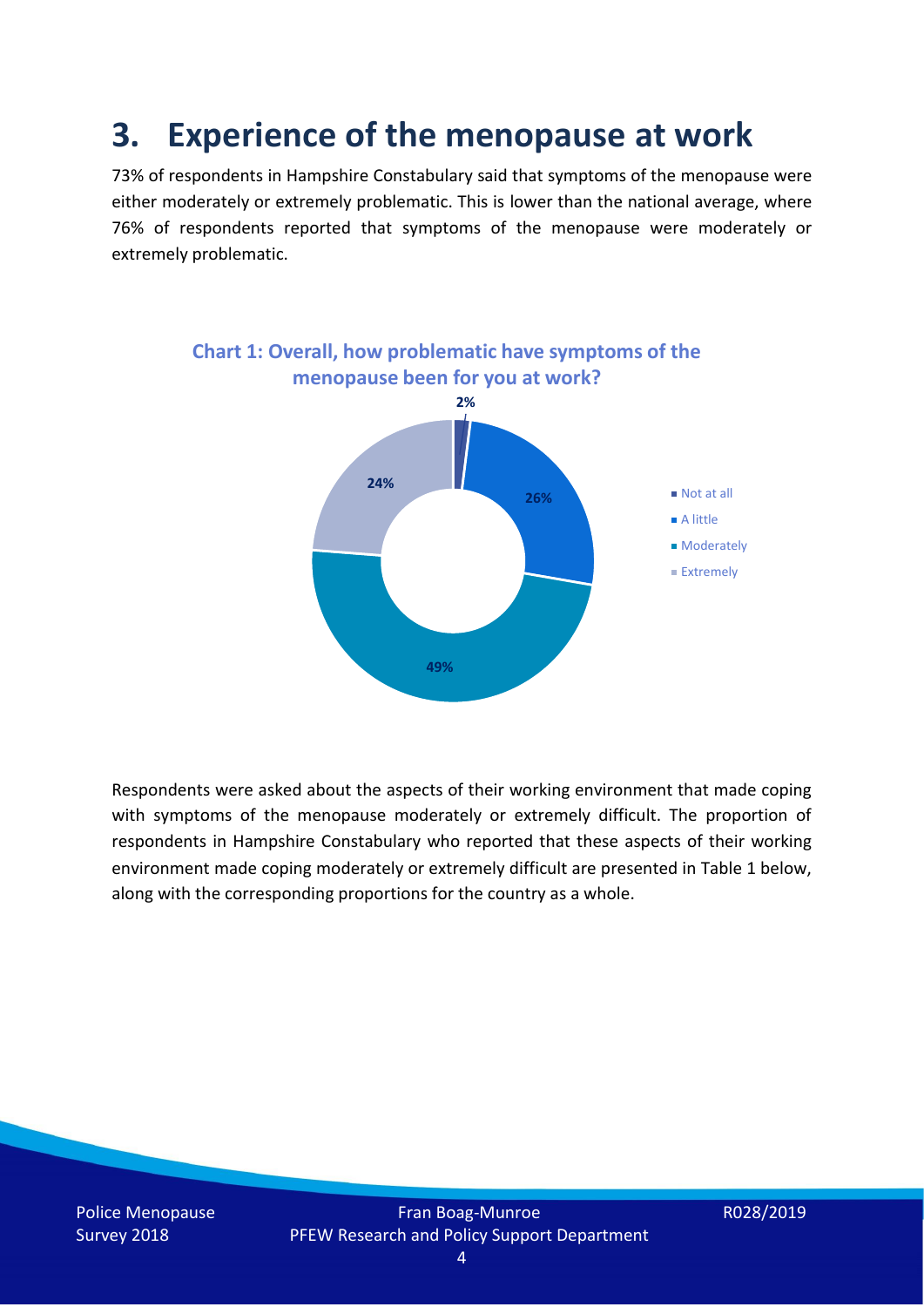Table 1: Aspects of the working environment (where applicable) that made coping with symptoms of the menopause moderately or extremely difficult

|                                   | <b>Hampshire Constabulary</b> | <b>National Sample</b> |
|-----------------------------------|-------------------------------|------------------------|
| <b>Recalling detailed</b>         | 42%                           | 50%                    |
| <b>information</b>                |                               |                        |
| <b>Having to work shifts</b>      | 31%                           | 33%                    |
| <b>Having fixed working hours</b> | 14%                           | 20%                    |
| The temperature of your           | 64%                           | 61%                    |
| working environment               |                               |                        |
| Inadequate opportunity to         | 60%                           | 57%                    |
| control ventilation in your       |                               |                        |
| working environment               |                               |                        |
| Inadequate access to toilet       | 13%                           | 16%                    |
| <b>facilities</b>                 |                               |                        |
| <b>Shared offices/workspaces</b>  | 24%                           | 27%                    |
| The physical demands of           | 22%                           | 26%                    |
| the job                           |                               |                        |
| The design of uniforms            | 17%                           | 23%                    |
| The pressure of tight             | 24%                           | 32%                    |
| deadlines                         |                               |                        |
| <b>Your workload</b>              | 34%                           | 38%                    |
| <b>Not being office-based</b>     | 8%                            | 9%                     |
| <b>Having to make difficult</b>   | 22%                           | 26%                    |
| decisions within your job         |                               |                        |
| <b>Having to attend formal</b>    | 17%                           | 18%                    |
| meetings                          |                               |                        |
| <b>Having to maintain your</b>    | 14%                           | 18%                    |
| position for long periods         |                               |                        |
| without relief                    |                               |                        |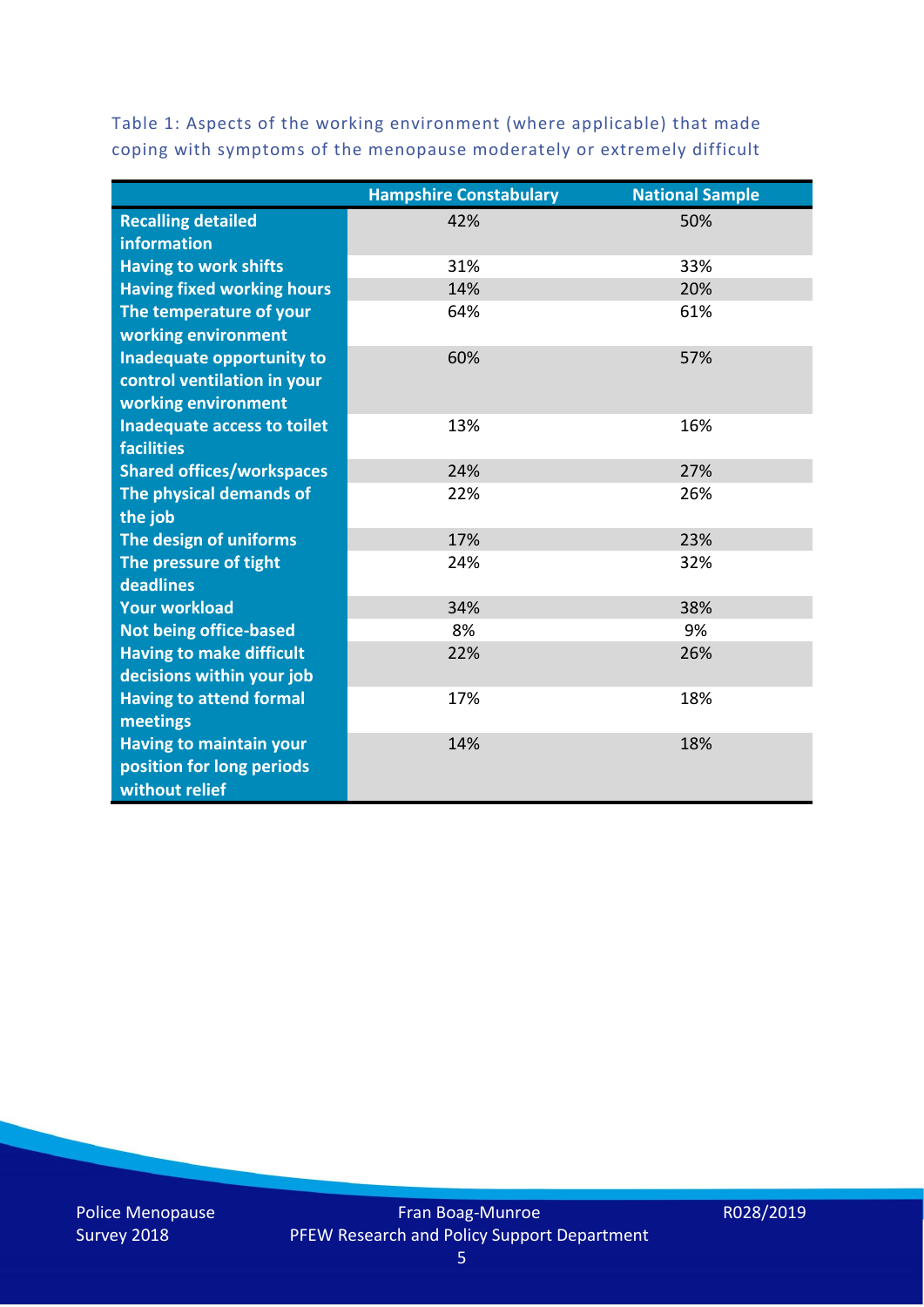### **4. Experiences of working during the**

#### **menopause**

38% of respondents in Hampshire Constabulary said that they felt that their job performance had been negatively affected by the menopause. This is lower than the national sample, where 46% felt that their job performance had been negatively affected by the menopause.

16% of respondents felt that the menopause had negatively affected their manager's and colleagues' views on their competence at work. Within the national sample, 21% of respondents who had either gone through or were going through the menopause felt this way.

17% of respondents in Hampshire Constabulary said that they had considered leaving because they have found it difficult to deal with the menopause at work. This is lower than the national average, where 20% of respondents said that they had considered leaving as a result of the menopause.



#### **Chart 2: Experiences of work as a result of the menopause**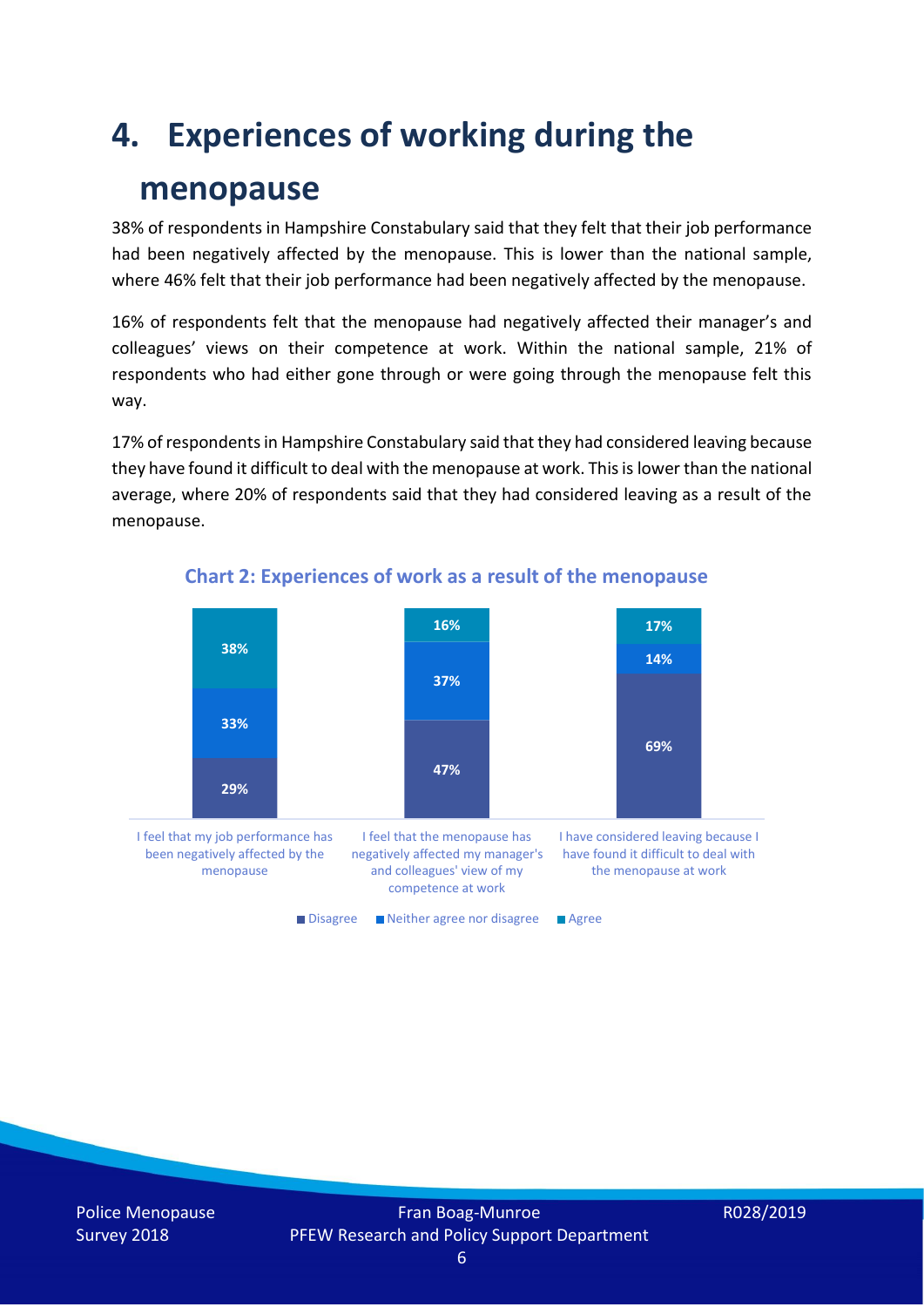## **5. Disclosure and absence due to the**

#### **menopause**

45% of respondents in Hampshire Constabulary said that they had disclosed to their line manager that they were experiencing symptoms of the menopause. 52% said that they had not disclosed to their line manager (the remainder did not feel this was applicable to them). Respondents in Hampshire Constabulary were less likely to have told their line manager that they were experiencing symptoms of the menopause compared to the national sample, where 47% had disclosed to their line manager.

19% of respondents in Hampshire Constabulary said that they had taken sickness absence because they were experiencing symptoms of the menopause. In addition, 54% said that they had attended work despite feeling that they should have really taken sick leave because of their symptoms (i.e. menopause-related "presenteeism") and 26% said that they had taken annual leave or rest days to take time off because they were experiencing symptoms of the menopause (i.e. menopause-related leaveism).

Comparison of the proportions of respondents in Hampshire Constabulary reporting menopause-related sickness absence, presenteeism and leaveism compared to the national average are presented in Table 2 below.

|                          | <b>Hampshire Constabulary</b> | <b>National Sample</b> |
|--------------------------|-------------------------------|------------------------|
| <b>Menopause-related</b> | 19%                           | 18%                    |
| sickness absence         |                               |                        |
| Menopause-related        | 54%                           | 62%                    |
| presenteeism             |                               |                        |
| <b>Menopause-related</b> | 26%                           | 35%                    |
| leaveism                 |                               |                        |

#### Table 2: Menopause-related sickness absence, presenteeism and leaveism